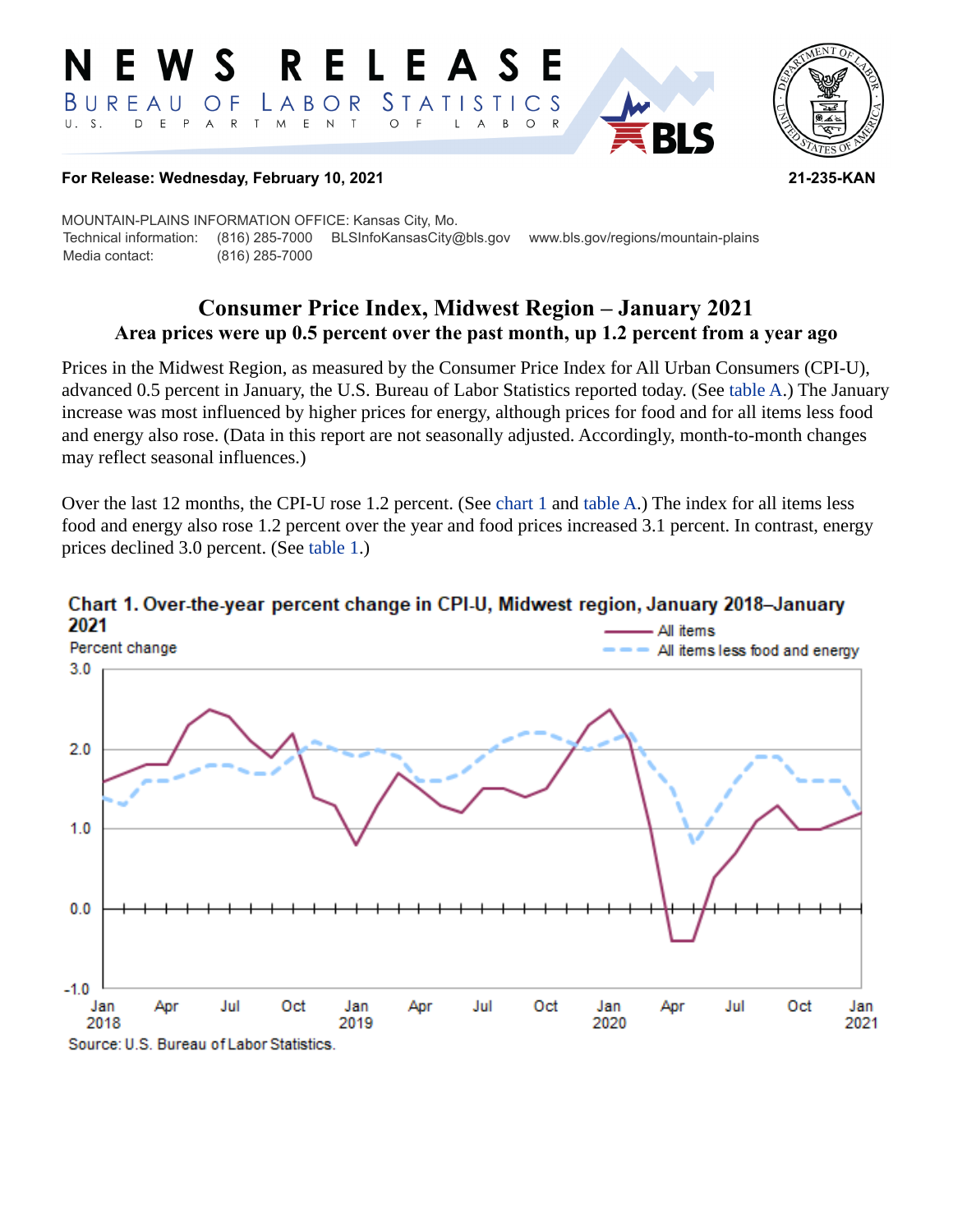# **Food**

Food prices increased 0.6 percent for the month of January. (See [table 1.](#page-4-0)) Prices for food at home increased 0.9 percent and prices for food away from home rose 0.3 percent for the same period.

Over the year, food prices increased 3.1 percent. Prices for food at home increased 3.0 percent since a year ago, and prices for food away from home increased 3.1 percent.

# **Energy**

The energy index rose 4.6 percent over the month. The increase was mainly due to higher prices for gasoline (8.7 percent). Prices for electricity increased 0.9 percent and prices for natural gas service were unchanged for the same period.

Energy prices declined 3.0 percent over the year, largely due to lower prices for gasoline (-8.5 percent). In contrast, prices paid for natural gas service rose 5.6 percent and prices for electricity advanced 1.4 percent during the past year.

## **All items less food and energy**

The index for all items less food and energy crept up 0.1 percent in January. Higher prices for apparel (3.7 percent) and medical care (0.9 percent) were mostly offset by lower prices for new and used motor vehicles (-2.5 percent) and household furnishings and operations (-0.5 percent).

Over the year, the index for all items less food and energy rose 1.2 percent. Components contributing to the increase included shelter (1.5 percent), medical care services (4.0 percent), and used cars and trucks (10.6 percent). Partly offsetting the increases were price decreases in apparel (-2.9 percent) and motor vehicle insurance (-3.3 percent).

| Month | 2017    |                 | 2018             |                 | 2019    |                 | 2020    |                 | 2021    |                 |
|-------|---------|-----------------|------------------|-----------------|---------|-----------------|---------|-----------------|---------|-----------------|
|       | 1-month | $12 -$<br>month | 1-month          | $12 -$<br>month | 1-month | $12 -$<br>month | 1-month | $12 -$<br>month | 1-month | $12 -$<br>month |
|       | 0.7     | 2.2             | 0.4              | 1.6             | $-0.2$  | 0.8             | 0.4     | 2.5             | 0.5     | 1.2             |
|       | 0.8     | 2.4             | 0.9 <sub>l</sub> | 1.7             | 0.9     | 1.3             | 0.3     | 2.1             |         |                 |
|       | 0.2     | 1.9             | 0.4              | 1.8             | 1.3     | 1.7             | $-0.5$  | 1.0             |         |                 |
|       | 0.5     | 1.8             | 0.6              | 1.8             | 0.9     | 1.5             | $-1.1$  | $-0.4$          |         |                 |
|       | 0.4     | 1.4             | 0.9              | 2.3             | 0.6     | 1.3             | 0.3     | $-0.4$          |         |                 |
|       | 0.0     | 0.9             | 0.7              | 2.5             | 0.3     | 1.2             | 0.8     | 0.4             |         |                 |
|       | 0.1     | 1.3             | 0.1              | 2.4             | 0.2     | 1.5             | 0.5     | 0.7             |         |                 |
|       | 0.3     | 1.5             | $-0.1$           | 2.1             | 0.2     | 1.5             | 0.4     | 1.1             |         |                 |
|       | 0.5     | 1.5             | 0.1              | 1.9             | 0.0     | 1.4             | 0.2     | 1.3             |         |                 |
|       | 0.1     | 1.5             | 0.2              | 2.2             | 0.2     | 1.5             | $-0.1$  | 1.0             |         |                 |
|       | 0.0     | 1.9             | $-0.5$           | 1.4             | 0.0     | 1.9             | $-0.2$  | 1.0             |         |                 |
|       | 0.0     | 1.7             | $-0.9$           | 1.3             | $-0.2$  | 2.3             | 0.1     | 1.1             |         |                 |

#### <span id="page-1-0"></span>**Table A. Midwest region CPI-U 1-month and 12-month percent changes, all items index, not seasonally adjusted**

**The February 2021 Consumer Price Index for the Midwest Region is scheduled to be released on Wednesday, March 10, 2021.**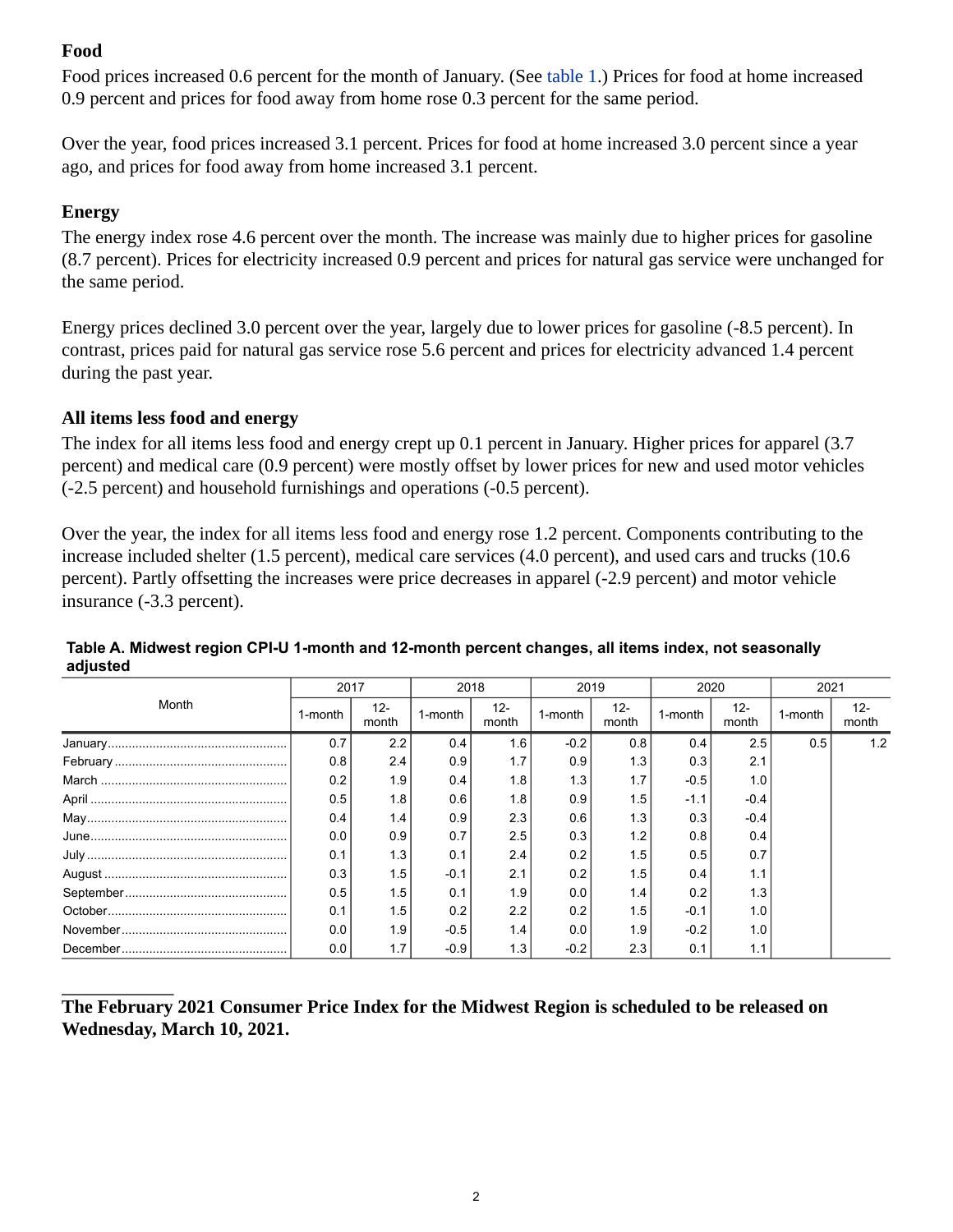## **Coronavirus (COVID-19) Pandemic Impact on January 2021 Consumer Price Index Data**

Data collection by personal visit for the Consumer Price Index (CPI) program has been suspended since March 16, 2020. When possible, data normally collected by personal visit were collected either online or by phone. Additionally, data collection in January was affected by the temporary closing or limited operations of certain types of establishments. These factors resulted in an increase in the number of prices considered temporarily unavailable and imputed. While the CPI program attempted to collect as much data as possible, many indexes are based on smaller amounts of collected prices than usual, and a small number of indexes that are normally published were not published this month. Additional information is available at [www.bls.gov/covid19/effects-of-covid-19-pandemic-on-consumer-price-index.htm.](https://www.bls.gov/covid19/effects-of-covid-19-pandemic-on-consumer-price-index.htm)

## **Technical Note**

The Consumer Price Index (CPI) is a measures of the average change in prices over time in a fixed market basket of goods and services. The Bureau of Labor Statistics publishes CPIs for two population groups: (1) a CPI for All Urban Consumers (CPI-U) which covers approximately 93 percent of the total U.S. population and (2) a CPI for Urban Wage Earners and Clerical Workers (CPI-W) which covers approximately 29 percent of the total U.S. population. The CPI-U includes, in addition to wage earners and clerical workers, groups such as professional, managerial, and technical workers, the self-employed, short-term workers, the unemployed, and retirees and others not in the labor force.

The CPI is based on prices of food, clothing, shelter, and fuels, transportation fares, charges for doctors' and dentists' services, drugs, and the other goods and services that people buy for day-to-day living. Each month, prices are collected in 75 urban areas across the country from about 6,000 housing units and approximately 22,000 retail establishments—department stores, supermarkets, hospitals, filling stations, and other types of stores and service establishments. All taxes directly associated with the purchase and use of items are included in the index.

The index measures price changes from a designated reference date; for most of the CPI-U the reference base is 1982-84 equals 100. An increase of 7 percent from the reference base, for example, is shown as 107.000. Alternatively, that relationship can also be expressed as the price of a base period market basket of goods and services rising from \$100 to \$107. For further details see the CPI home page on the internet at [www.bls.gov/](https://www.bls.gov/cpi) [cpi](https://www.bls.gov/cpi) and the CPI section of the BLS Handbook of Methods available on the internet at [www.bls.gov/opub/hom/](https://www.bls.gov/opub/hom/cpi) [cpi](https://www.bls.gov/opub/hom/cpi)/.

In calculating the index, price changes for the various items in each location are averaged together with weights that represent their importance in the spending of the appropriate population group. Local data are then combined to obtain a U.S. city average. Because the sample size of a local area is smaller, the local area index is subject to substantially more sampling and other measurement error than the national index. In addition, local indexes are not adjusted for seasonal influences. As a result, local area indexes show greater volatility than the national index, although their long-term trends are quite similar. **NOTE: Area indexes do not measure differences in the level of prices between cities; they only measure the average change in prices for each area since the base period.**

The Midwest region is comprised of Illinois, Indiana, Iowa, Kansas, Michigan, Minnesota, Missouri, Nebraska, North Dakota, Ohio, South Dakota, and Wisconsin.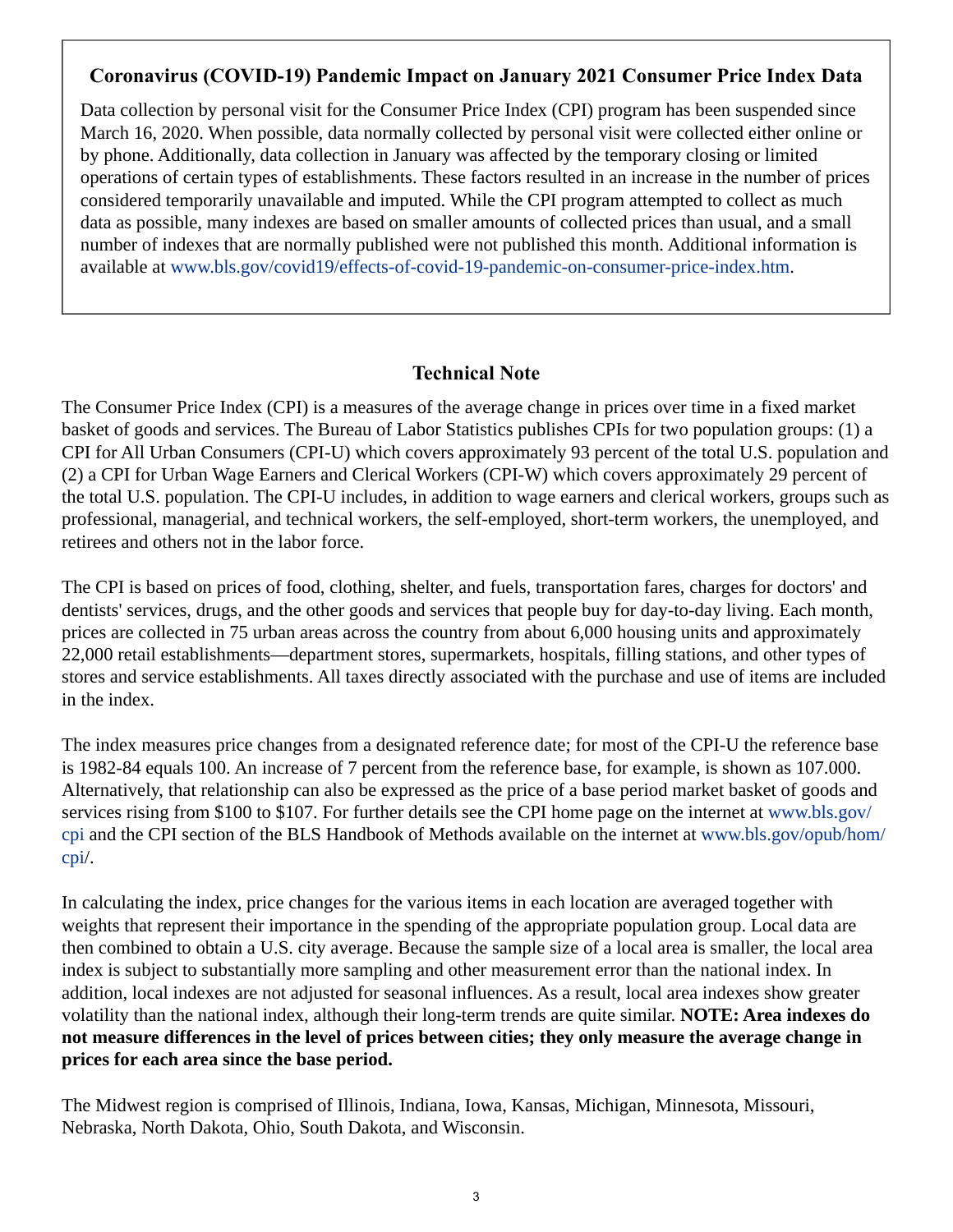Information in this release will be made available to individuals with sensory impairments upon request. Voice phone: (202) 691-5200; Federal Relay Service: (800) 877-8339.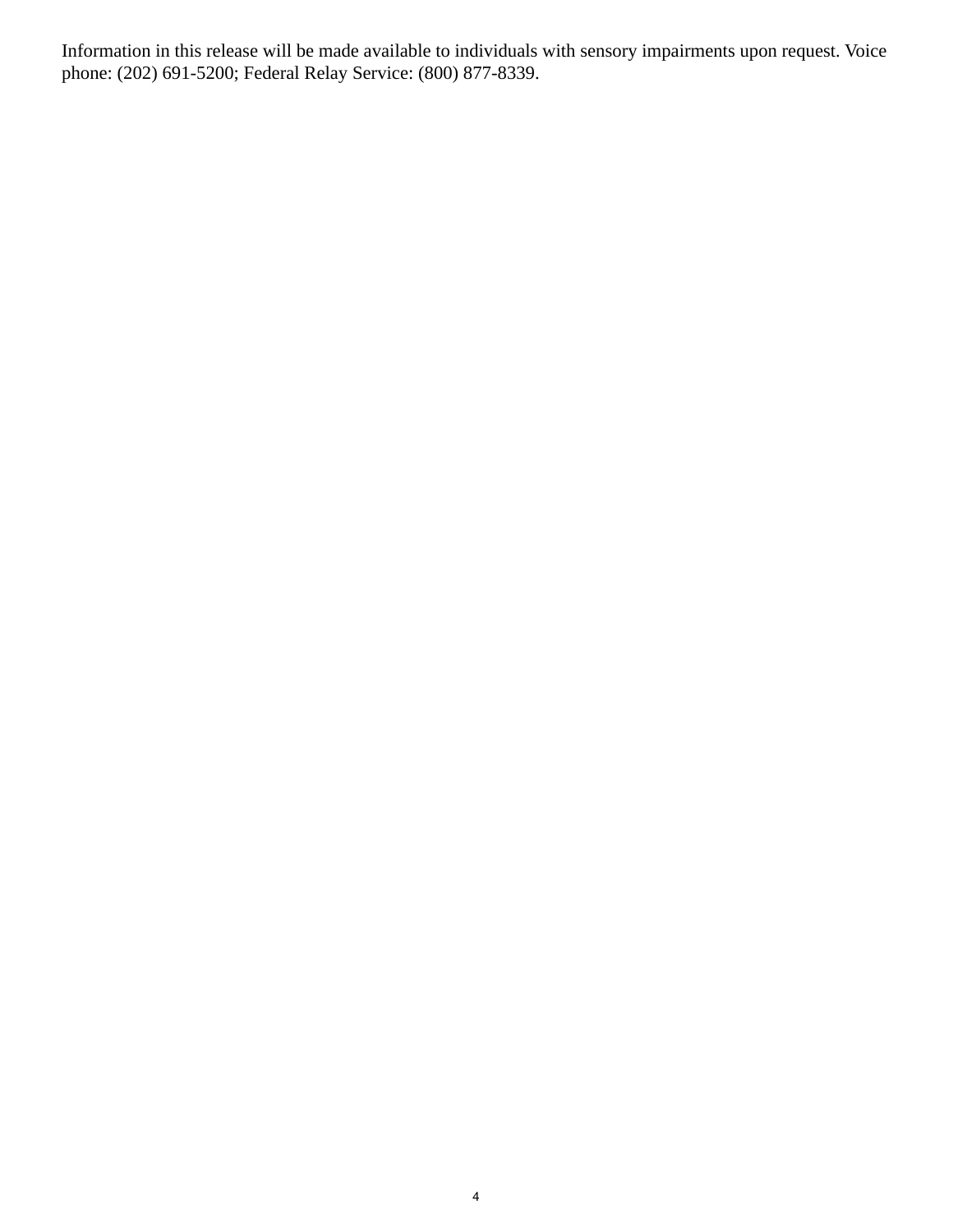#### <span id="page-4-0"></span>**Table 1. Consumer Price Index for All Urban Consumers (CPI-U): Indexes and percent changes for selected periods, Midwest Region, (1982-84=100 unless otherwise noted) (not seasonally adjusted)**

|                                               |              | Indexes      |              | Percent change from |              |              |  |
|-----------------------------------------------|--------------|--------------|--------------|---------------------|--------------|--------------|--|
| Expenditure category                          | Nov.<br>2020 | Dec.<br>2020 | Jan.<br>2021 | Jan.<br>2020        | Nov.<br>2020 | Dec.<br>2020 |  |
|                                               | 241.316      | 241.453      | 242.552      | 1.2                 | 0.5          | 0.5          |  |
| All items (December 1977 = 100)               | 392.634      | 392.857      | 394.646      |                     |              |              |  |
|                                               | 255.325      | 255.750      | 257.301      | 3.0                 | 0.8          | 0.6          |  |
|                                               | 254.737      | 255.213      | 256.795      | 3.1                 | 0.8          | 0.6          |  |
|                                               | 232.725      | 233.262      | 235.377      | 3.0                 | 1.1          | 0.9          |  |
| Cereals and bakery products                   | 265.472      | 265.348      | 267.438      | 3.5                 | 0.7          | 0.8          |  |
| Meats, poultry, fish, and eggs                | 258.428      | 255.078      | 257.090      | 2.8                 | $-0.5$       | 0.8          |  |
| Dairy and related products                    | 206.248      | 209.573      | 207.921      | 4.5                 | 0.8          | $-0.8$       |  |
| Fruits and vegetables                         | 270.622      | 269.604      | 276.447      | 1.2                 | 2.2          | 2.5          |  |
| Nonalcoholic beverages and beverage           | 164.546      | 168.164      | 171.316      | 4.1                 | 4.1          | 1.9          |  |
|                                               | 201.587      | 202.666      | 203.284      | 3.0                 | 0.8          | 0.3          |  |
|                                               | 290.913      | 291.304      | 292.106      | 3.1                 | 0.4          | 0.3          |  |
|                                               | 261.211      | 261.004      | 262.158      | 2.5                 | 0.4          | 0.4          |  |
|                                               | 239.340      | 239.663      | 239.842      | 1.7                 | 0.2          | 0.1          |  |
|                                               | 287.663      | 288.195      | 288.325      | 1.5                 | 0.2          | 0.0          |  |
| Rent of primary residence(1)                  | 290.772      | 291.126      | 291.192      | 2.4                 | 0.1          | 0.0          |  |
| Owners' equivalent rent of residences(1)      | 294.774      | 295.119      | 295.569      | 2.0                 | 0.3          | 0.2          |  |
| Owners' equivalent rent of primary            | 294.697      | 295.046      | 295.500      | 2.0                 | 0.3          | 0.2          |  |
|                                               | 223.823      | 224.571      | 226.692      | 3.0                 | 1.3          | 0.9          |  |
|                                               | 178.689      | 179.203      | 181.173      | 2.9                 | 1.4          | 1.1          |  |
|                                               | 185.929      | 186.216      | 187.310      | 2.8                 | 0.7          | 0.6          |  |
|                                               | 198.366      | 198.366      | 200.108      | 1.4                 | 0.9          | 0.9          |  |
| Utility (piped) gas service(1)                | 153.990      | 154.711      | 154.708      | 5.6                 | 0.5          | 0.0          |  |
| Household furnishings and operations          | 119.187      | 118.772      | 118.128      | 1.8                 | -0.9         | $-0.5$       |  |
|                                               | 108.941      | 106.713      | 110.662      | $-2.9$              | 1.6          | 3.7          |  |
|                                               | 195.565      | 196.331      | 197.506      | $-1.8$              | 1.0          | 0.6          |  |
|                                               | 193.579      | 194.863      | 196.023      | $-0.3$              | 1.3          | 0.6          |  |
| New and used motor vehicles(3)                | 103.233      | 102.693      | 100.171      | 3.5                 | $-3.0$       | $-2.5$       |  |
|                                               | 140.923      | 141.477      | 140.973      | 2.2                 | 0.0          | $-0.4$       |  |
| New cars and trucks $(3)(4)$                  | 99.601       | 99.999       | 99.656       | 2.2                 | 0.1          | $-0.3$       |  |
|                                               | 139.935      | 140.583      | 139.985      | 3.7                 | 0.0          | $-0.4$       |  |
|                                               | 152.256      | 150.443      | 149.311      | 10.6                | $-1.9$       | $-0.8$       |  |
|                                               | 180.330      | 189.676      | 206.097      | $-8.6$              | 14.3         | 8.7          |  |
|                                               | 179.169      | 188.417      | 204.864      | $-8.5$              | 14.3         | 8.7          |  |
| Gasoline, unleaded regular(4)                 | 173.379      | 182.575      | 198.913      | $-8.6$              | 14.7         | 8.9          |  |
| Gasoline, unleaded midgrade(4)(5)             | 214.101      | 226.383      | 242.235      | $-7.2$              | 13.1         | 7.0          |  |
| Gasoline, unleaded premium(4)                 | 208.823      | 215.847      | 230.203      | $-7.9$              | 10.2         | 6.7          |  |
| Motor vehicle insurance(6)                    | 701.290      | 702.580      | 713.866      | $-3.3$              | 1.8          | 1.6          |  |
|                                               | 519.503      | 518.433      | 523.287      | 3.1                 | 0.7          | 0.9          |  |
|                                               | 377.928      | 377.106      | 377.966      | $-1.2$              | 0.0          | 0.2          |  |
|                                               | 566.662      | 565.508      | 571.651      | 4.0                 | 0.9          | 1.1          |  |
|                                               | 429.926      | 429.675      | 431.850      | 2.1                 | 0.4          | 0.5          |  |
|                                               | 124.170      | 123.939      | 124.181      | 0.4                 | 0.0          | 0.2          |  |
| Education and communication(3)                | 140.452      | 140.421      | 140.919      | 1.5                 | 0.3          | 0.4          |  |
| Tuition, other school fees, and child care(6) | 1,217.797    | 1,217.907    | 1,219.653    | 1.8                 | 0.2          | 0.1          |  |